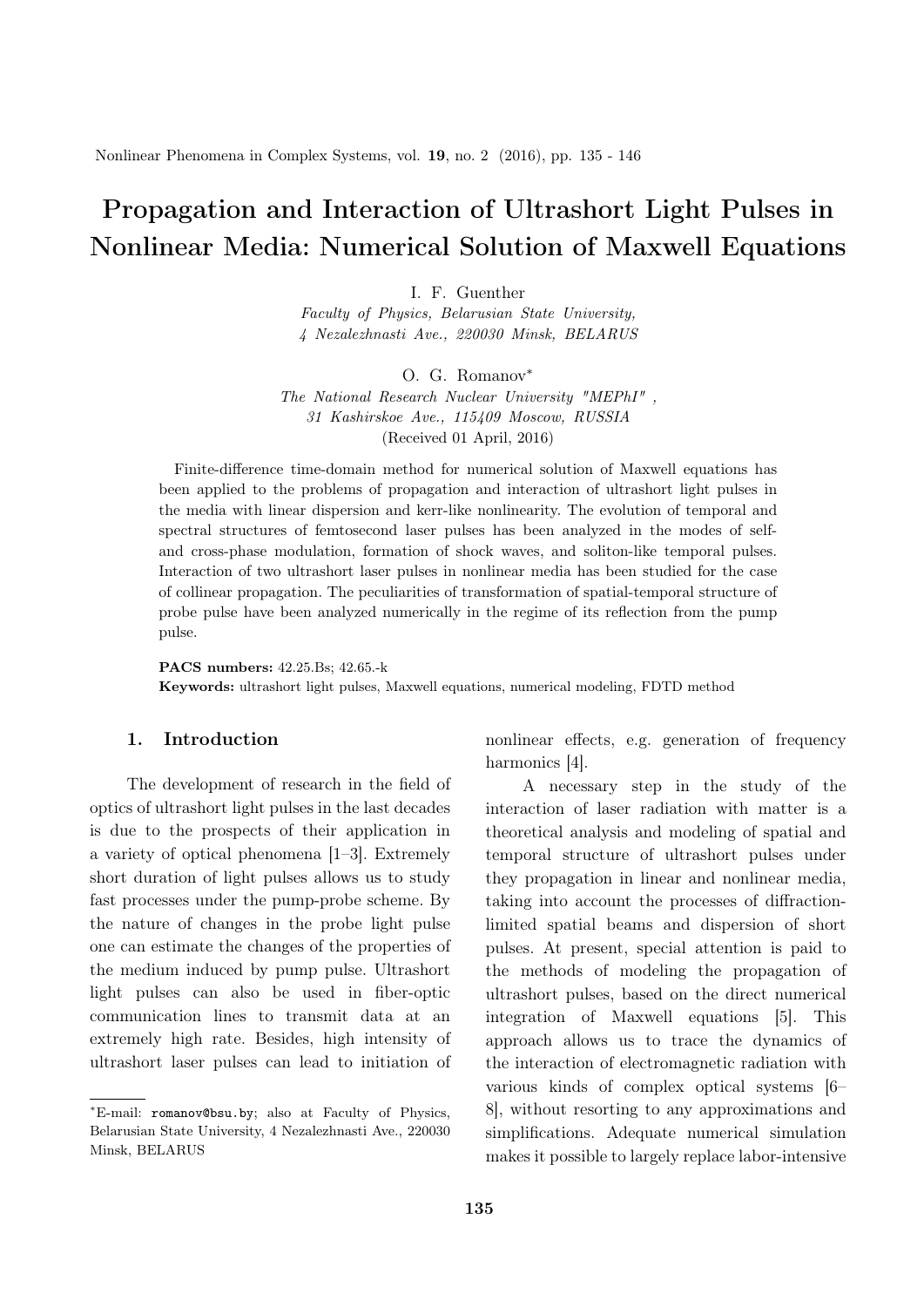and costly experimental work in the early stages of research.

The aim of this work is the development of theoretical and numerical model to describe the evolution of the space-time structure of ultrashort light pulses under they propagation and interaction in nonlinear media.

The paper is structured as follows. Section 2 is devoted to the development of theoretical and numerical models for the study of the laws of propagation of high-power ultrashort laser pulses in a medium with linear dispersion of optical properties and the Kerr nonlinearity. The developed approach is based on the numerical solution of Maxwell equations by finite-difference approximation in spatial and temporal domain. Section 3 presents the results of modeling of propagation and collinear interaction of ultrashort pulses. The obtained results are discussed in terms of transformation of spatial, temporal and spectral characteristics of laser pulses.

### 2. Theoretical model

In a theoretical consideration of propagation of ultrashort laser pulses and beams in media with dispersion and nonlinearity a wave equation is usually used in the form [1]:

$$
\frac{\partial E}{\partial z} = \frac{i}{2k_0} \nabla_{\perp}^2 E + ik_0 \frac{n_2}{2} |E|^2 E - i \frac{k_2}{2} \frac{\partial^2 E}{\partial t^2}, \quad (1)
$$

a solution of which, as a rule, numerical, allows to model the spatio-temporal evolution of ultrashort light pulses and beams. Despite the high prevalence in the literature of this type of equation, it should be noted that in its derivation priori laid an approximate description of the dispersion properties of the medium  $k(\omega)$  =  $n(\omega)\omega/c$  in the form of the expansion in the vicinity of the main frequency of the pulse  $\omega_0$ , that is meant also quasi-monochromatic pulse:

$$
k(\omega) = k_0 + k_1 (\omega - \omega_0) + \frac{1}{2} k_2 (\omega - \omega_0)^2 + \frac{1}{6} k_3 (\omega - \omega_0)^3 + \dots
$$
 (2)

where  $k_m = \left[\frac{d^m k}{d\omega^m}\right]$  $\left[\frac{d^{m}k}{d\omega^{m}}\right]_{\omega=\omega_{0}}(m=0,1,2,3,...)$  are valid for quasi-monochromatic approximations. As a rule, the terms of the third and higher orders are negligible for pulses with low bandwidth in this equation as  $\Delta \omega \ll \omega_0$  and should be considered only  $k_1$  and  $k_2$ :

$$
k_1 = \frac{1}{c} \left( n + \omega \frac{dn}{d\omega} \right) = \frac{1}{v_g},\tag{3}
$$

$$
k_2 = \frac{1}{c} \left( 2\frac{dn}{d\omega} + \omega \frac{d^2n}{d\omega^2} \right) = -\frac{1}{v_g^2} \frac{dv_g}{d\omega} \qquad (4)
$$

where  $v_q$  is the group velocity at the frequency  $ω_0$ . From the expression (3) it follows that  $k_1$ determines the velocity of propagation of the pulse. The expression  $(4)$  for  $k_2$  determines the change in the group velocity of the pulse as a function of frequency. Therefore, parameter  $k_2$  is the group velocity dispersion.

Application of this method for picosecond pulses is apparently the most desirable, however, to describe the evolution of femtosecond pulses alternative approaches are developed [9–11]. In particular, the promising is the use of FDTDmethod of direct numerical integration of Maxwell equations.

The finite-difference time-domain method (FDTD) is a powerful approach to numerical analysis of Maxwell equations [12]. The FDTD method is applicable for a wide range of complex dielectric structures, constrained only by the size of the computational space required for the simulation. Due to its accuracy, the FDTD method is widely used for simulation of light propagation linear and nonlinear media [13–15], in optical waveguides [16, 17], scattering media or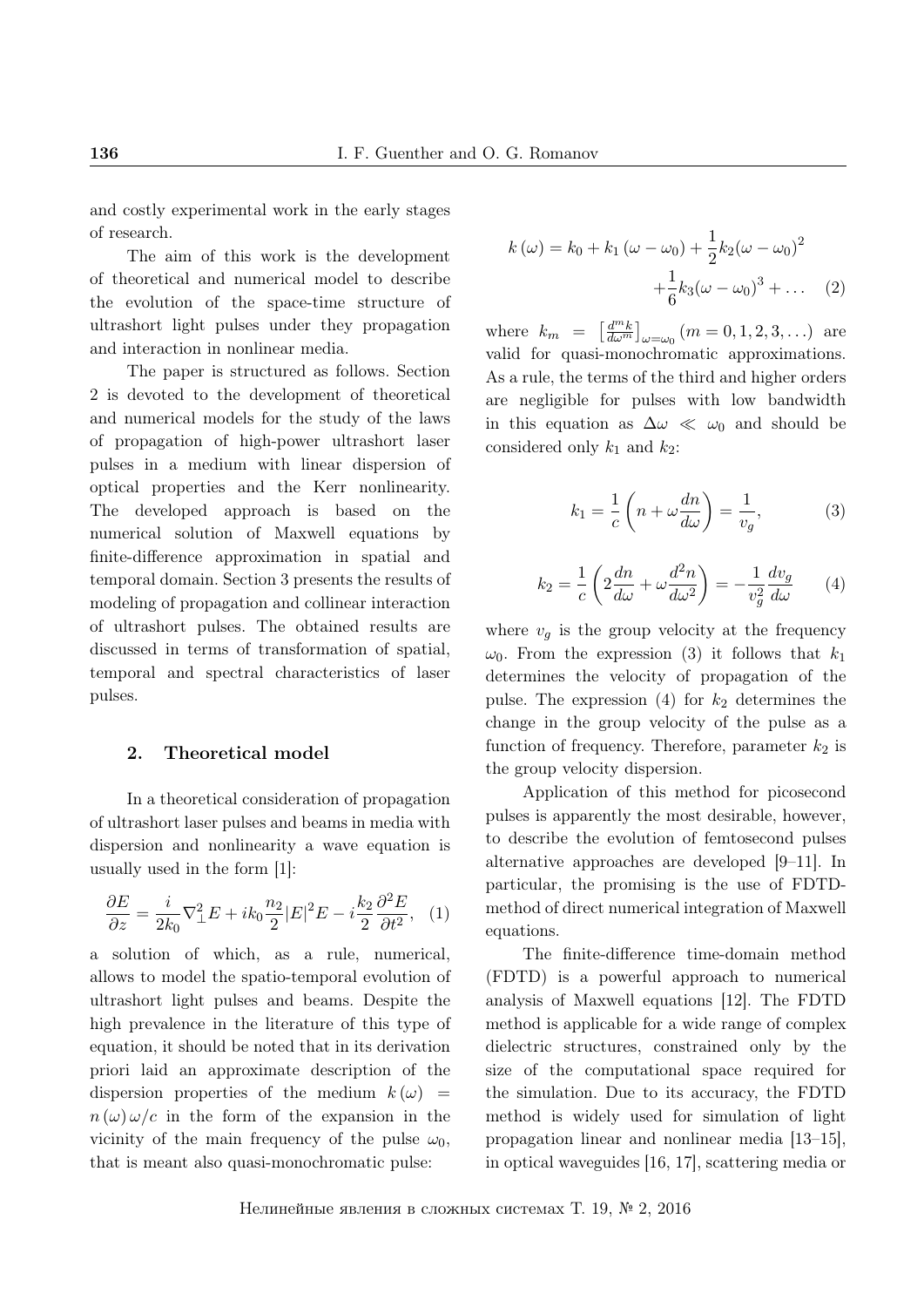photonic crystals [6–8]. FDTD is a grid method for solving Maxwell equations. It uses the explicit scheme of second order accuracy in time step  $\Delta t$  and spatial grid  $\Delta x$ ,  $\Delta y$ ,  $\Delta z$ , the sampling proposed by Yee [12].

Solving the problem of propagation of the light pulses in a medium with non-linear dependence of the optical properties of the intensity of acting radiation is based on the use of Maxwell equations for the field vectors in the form of:

$$
\nabla \times \vec{E} = -\frac{\mu}{c} \frac{\partial \vec{H}}{\partial t},\tag{5}
$$

$$
\nabla \times \vec{H} = \frac{1}{c} \frac{\partial \vec{D}}{\partial t}.
$$
 (6)

For cubic nonlinearity  $\chi^{(3)}$  of Kerr-type the relationship between the vectors of the electric displacement  $\vec{D}$  and the electric field  $\vec{E}$  taking into account finite response time of nonlinearity  $\tau_{rel}$  is defined by the equations:

$$
\vec{D}(\vec{r},t) = \left[\varepsilon_{\text{lin}} + 4\pi\chi\left(t,\vec{E}\right)\right]\vec{E}(\vec{r},t),\qquad(7)
$$

$$
\tau_{\rm rel} \frac{\partial \chi}{\partial t} + \chi = \chi^{(3)} \vec{E}^2.
$$
 (8)

In one-dimensional case we will consider the propagation of a plane electromagnetic wave taking into account nonlinear effects. Then the equations  $(1-2)$  take the dimensionless form:

$$
\frac{\partial \tilde{H}_{\tilde{z}}}{\partial \tilde{t}} = -\frac{\partial \tilde{E}_{\tilde{y}}}{\partial \tilde{x}},\tag{9}
$$

$$
\frac{\partial \tilde{D}_{\tilde{y}}}{\partial \tilde{t}} = -\frac{\partial \tilde{H}_{\tilde{z}}}{\partial \tilde{x}} \tag{10}
$$

where  $\tilde{H}_{\tilde{z}} = H_{\tilde{z}}/E_0$ ,  $\tilde{E}_{\tilde{y}} = E_{\tilde{y}}/E_0$ ,  $\tilde{D}_{\tilde{y}} = D_{\tilde{y}}/E_0$ ,  $E_0$  is the maximum value of the amplitude of the light pulse in the entrance of nonlinear medium;  $\tilde{x} = x/\lambda_0$ ,  $\tilde{t} = t/T$  where  $\lambda_0$  is the wavelength in vacuum,  $T = 1/\nu$  is the period ( $\nu$  is the frequency) of electromagnetic oscillations.

According to the method used in the finitedifference approximation differential equations (5–6) are replaced by the following finitedifference equations in space and time [18]:

$$
\tilde{H}^{l+1/2}_{\tilde{z}}(i+1/2) = \tilde{H}^{l-1/2}_{\tilde{z}}(i+1/2) - \frac{\Delta \tilde{t}}{\Delta \tilde{x}} \left[ \tilde{E}^l_{\tilde{y}}(i+1) - \tilde{E}^l_{\tilde{y}}(i) \right],
$$
\n(11)

$$
\tilde{D}_{\tilde{y}}^{l+1}(i) = \tilde{D}_{\tilde{y}}^{l}(i) - \frac{\Delta \tilde{t}}{\Delta \tilde{x}} \left[ \tilde{H}_{\tilde{z}}^{l+1/2} (i+1/2) - \tilde{H}_{\tilde{z}}^{l+1/2} (i-1/2) \right]. \tag{12}
$$

In these equations,  $\Delta \tilde{x}$  is the step over spatial grid along the coordinate  $\tilde{x}$ ,  $\Delta \tilde{t}$  is the time step; the unknown functions  $F^l(i)$  are connected with the mesh nodes in the following way:  $F^l(i)$  =  $F(i\Delta \tilde{x}, l\Delta \tilde{t}) = F(\tilde{x}, \tilde{t}).$ 

Kinetic equation for determining the nonlinear susceptibility of the medium (4) is approximated as: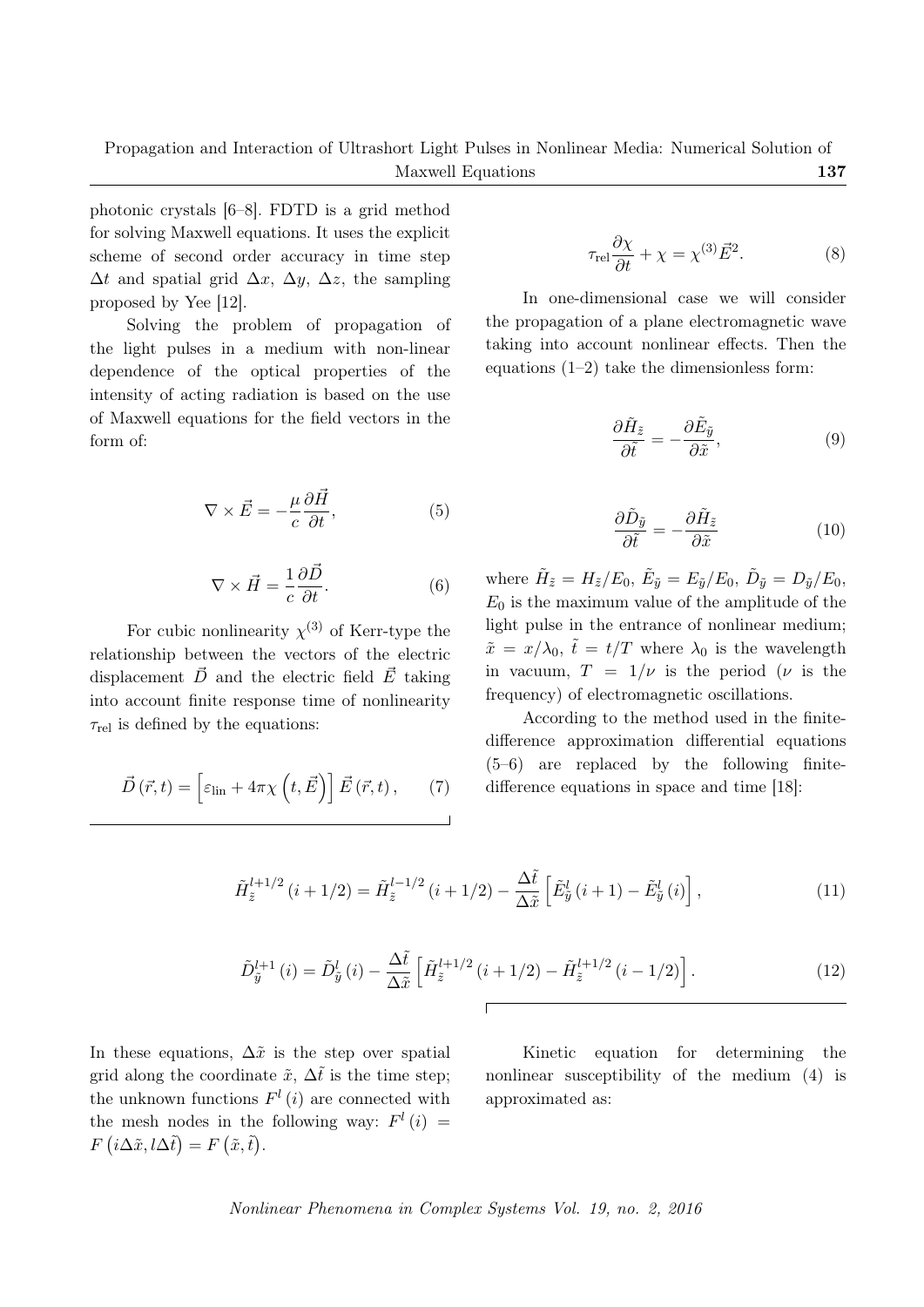$$
\chi_{\rm nl}^{l+1}(i) = \chi_{\rm nl}^{l}(i) - \frac{\Delta \tilde{t} T}{\tau_{\rm rel}} \chi_{\rm nl}^{l}(i) + \frac{\Delta \tilde{t} T}{\tau_{\rm rel}} \left[ \chi^{(3)} E_0^2 \right] \left( \tilde{E}_{\tilde{y}}^{l}(i) \right)^2 \tag{13}
$$

and to find the amplitude of the electric field in the next time step we use the following approximation of the equation (3):

$$
\tilde{E}_{\tilde{y}}^{l+1}(i) = \frac{\tilde{D}_{\tilde{y}}^{l+1}(i)}{\varepsilon_{\text{lin}}(i) + 4\pi \chi_{\text{nl}}^{l+1}(i)}.
$$
 (14)

Thus, the numerical solution of the system (7–10) allows us to describe the propagation of the light pulse of arbitrary shape and duration in the nonlinear medium. In the work, the implementation of the FDTD method is complemented by the use of so-called absorbing boundary conditions [18], thus avoiding nonphysical wave reflection from the computational domain boundaries. Also it is complied a necessary stability condition in accordance with Courant criterion:  $\Delta t / \Delta x \leq v$  where *v* is the speed of light in the medium.

Let us notice, FDTD-method does not provide a table setting of dependence of the dielectric permittivity on the frequency. One of the approaches of the dispersion modeling within the FDTD-method is the auxiliary differential equation method [19].

For calculations we use the model of Drude – Lorentz dispersion of the dielectric permittivity:

$$
\varepsilon_{\rm lin}(\omega) = 1 - \frac{\omega_{ep}^2}{\omega^2 - \omega_{e0}^2 - i\omega\gamma_e}.
$$
 (15)

To simulate the dispersion properties of the medium displacement vector can be written as:

$$
\vec{D} = \varepsilon_{\text{lin}}\left(\omega\right)\vec{E}.\tag{16}
$$

In one-dimensional case, equation (12), taking into account the frequency dependence of the dielectric permittivity (11), can be rewritten as follows:

$$
\tilde{D}_{\tilde{y}} = \left(1 - \frac{\omega_{ep}^2}{\omega^2 - \omega_{e0}^2 - j\gamma_e\omega}\right)\tilde{E}_{\tilde{y}}.
$$
 (17)

Equation (13) can be transformed via the inverse Fourier transform as:

$$
\frac{\partial^2 \tilde{D}_{\tilde{y}}}{\partial t^2} + \gamma_e \frac{\partial \tilde{D}_{\tilde{y}}}{\partial t} + \omega_{e0}^2 \tilde{D}_{\tilde{y}} =
$$

$$
= \frac{\partial^2 \tilde{E}_{\tilde{y}}}{\partial t^2} + \gamma_e \frac{\partial \tilde{E}_{\tilde{y}}}{\partial t} + (\omega_{e0}^2 + \omega_{ep}^2) \tilde{E}_{\tilde{y}}.
$$
(18)

Let us proceed to dimensionless form by substituting  $t = \tilde{t}T$  in (14):

$$
\frac{\partial^2 \tilde{D}_{\tilde{y}}}{\partial \tilde{t}^2} + \gamma_e T \frac{\partial \tilde{D}_{\tilde{y}}}{\partial \tilde{t}} + \omega_{e0}^2 T^2 \tilde{D}_{\tilde{y}} =
$$

$$
= \frac{\partial^2 \tilde{E}_{\tilde{y}}}{\partial \tilde{t}^2} + \gamma_e T \frac{\partial \tilde{E}_{\tilde{y}}}{\partial \tilde{t}} + T^2 \left(\omega_{e0}^2 + \omega_{ep}^2\right) \tilde{E}_{\tilde{y}}.
$$
 (19)

For the convenience of further calculations, we introduce the following coefficients:  $a_1 = \gamma_e T$ ,  $a_2 = \omega_{e0}^2 T^2$ ,  $a_3 = T^2 (\omega_{e0}^2 + \omega_{ep}^2)$ . After the final transformation equation (15) can be written as follows:

$$
E_{y}^{l+1} = D_{y}^{l+1} + D_{y}^{l} \left( \frac{a_{2}(\Delta \tilde{t})^{2} - 2}{1 + \frac{a_{1}\Delta\tilde{t}}{2}} \right) + D_{y}^{l-1} \left( \frac{1 - \frac{a_{1}\Delta\tilde{t}}{2}}{1 + \frac{a_{1}\Delta\tilde{t}}{2}} \right) + E_{y}^{l} \left( \frac{2 - a_{3}(\Delta \tilde{t})^{2}}{1 + \frac{a_{1}\Delta\tilde{t}}{2}} \right) - E_{y}^{l+1} \left( \frac{1 - \frac{a_{1}\Delta\tilde{t}}{2}}{1 + \frac{a_{1}\Delta\tilde{t}}{2}} \right). (20)
$$

=

Нелинейные явления в сложных системах Т. 19, № 2, 2016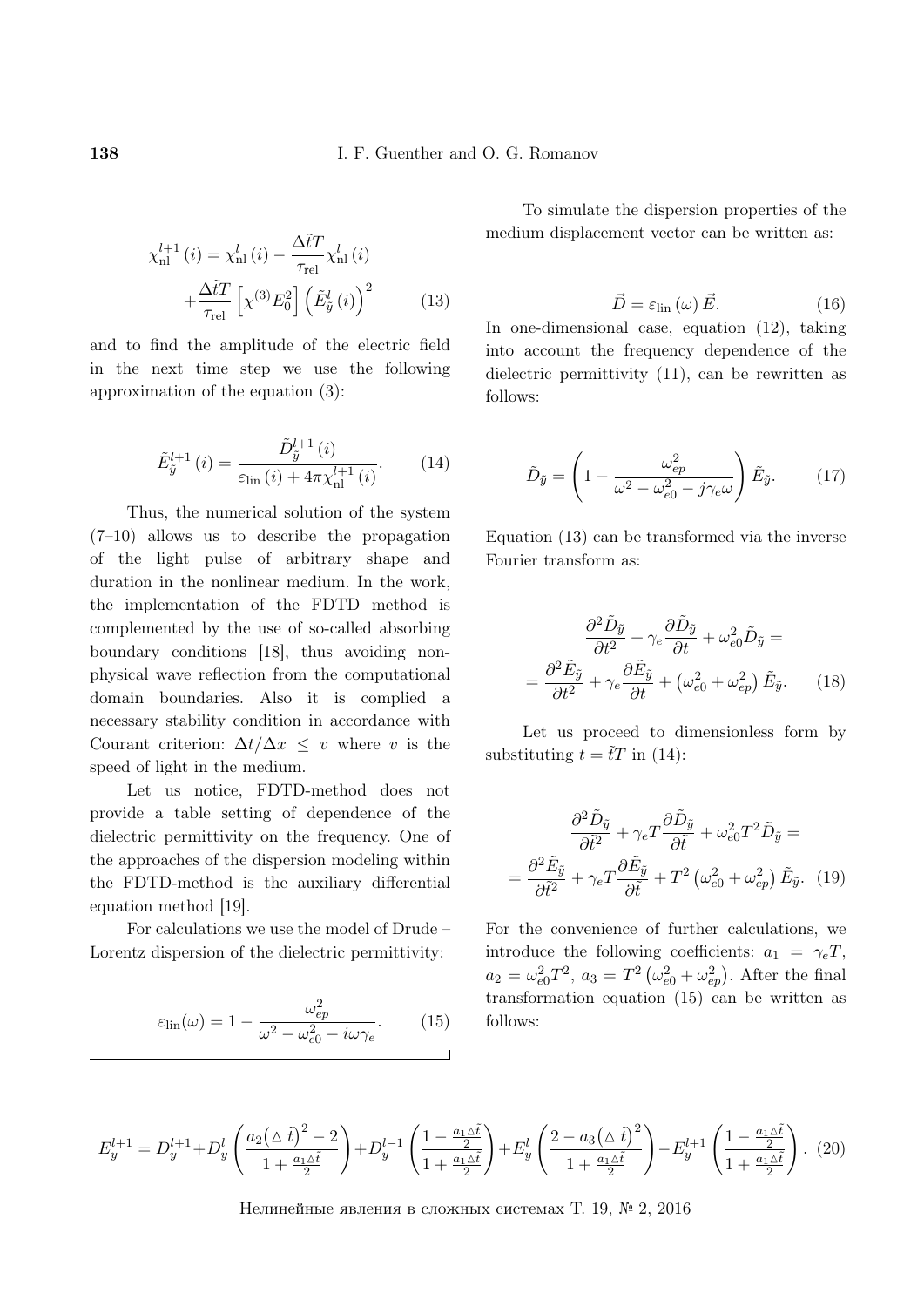Thus, the modeling of the light pulse evolution in media with dispersion of the dielectric permittivity is reduced to the numerical solution of equations (7–8) and (16).

#### 3. Results and discussions

First, let us construct the frequency dependence of the real part of the dielectric permittivity defined by the Drude – Lorentz formula, and compare it with the dependence given by the empirical formula of Sellmeier [20] for quartz glass:

$$
n^{2}(\lambda) = 1 + \frac{B_{1}\lambda^{2}}{\lambda^{2} - C_{1}} + \frac{B_{2}\lambda^{2}}{\lambda^{2} - C_{2}} + \frac{B_{3}\lambda^{2}}{\lambda^{2} - C_{3}} \tag{21}
$$

where the coefficients are:  $B_1 = 0.6961663, B_2 =$ 0.4079426,  $B_3 = 0.8974794$ ,  $C_1 = 4.67914826$  $10^{-3}$   $\mu$ m<sup>2</sup>,  $C_2$  = 1.35120631 ·  $10^{-2}$   $\mu$ m<sup>2</sup>,  $C_3$  =  $97.9340025 \ \mu \text{m}^2$ .

The following settings were selected to calculate the spectral dependence of the dielectric permittivity from the Drude – Lorentz formula:  $λ_{e0} = 0.7 \mu$ m,  $λ_{ep} = 0.75 \mu$ m,  $γ_e = 0.001$  fs. As it shown in Fig. 1a of the dispersion dependence of the refractive index in the wavelength range of  $1 \leq \lambda \leq 2 \mu m$  the real part of the dielectric permittivity (curve 1) has the form characteristic for the case of the medium with normal dispersion. As seen in the region 1 *≤ λ ≤* 2 *µ*m dispersion of the refractive index significantly higher than that for a real material calculated by the Sellmeier formula (curve 2). Such a choice of these parameters enables to demonstrate more clearly the role of dispersion in the evolution of the space-time structure of the laser pulse. The imaginary part of permittivity in this spectral range is positive but close to zero Im  $(\varepsilon) \approx 0$ , which should lead to a slight damping of the amplitude of the optical radiation propagating in the material. In our case, the dispersion relation calculated from Dure-Lorentz



FIG. 1. Dispersion dependencies: (a) -  $n(\lambda)$ , (b)  $k_2(\lambda)$ . 1 – Drude – Lorentz formula: 2 – Sellmeier formula.

formula  $(15)$ ,  $k_2 > 0$  (Fig. 1b) in considered spectral range  $1 \leq \lambda \leq 2 \mu m$ . Thus, the evolution of ultrashort light pulses will be investigated in the positive group velocity dispersion regime.

Numerical modeling of the problems for short light pulses propagation in the media with linear dispersion of the refractive index and kerrlike nonlinearity has been performed for the following cases: propagation of light pulses in linear medium with dispersion; propagation of intense light pulses in nonlinear regimes, joint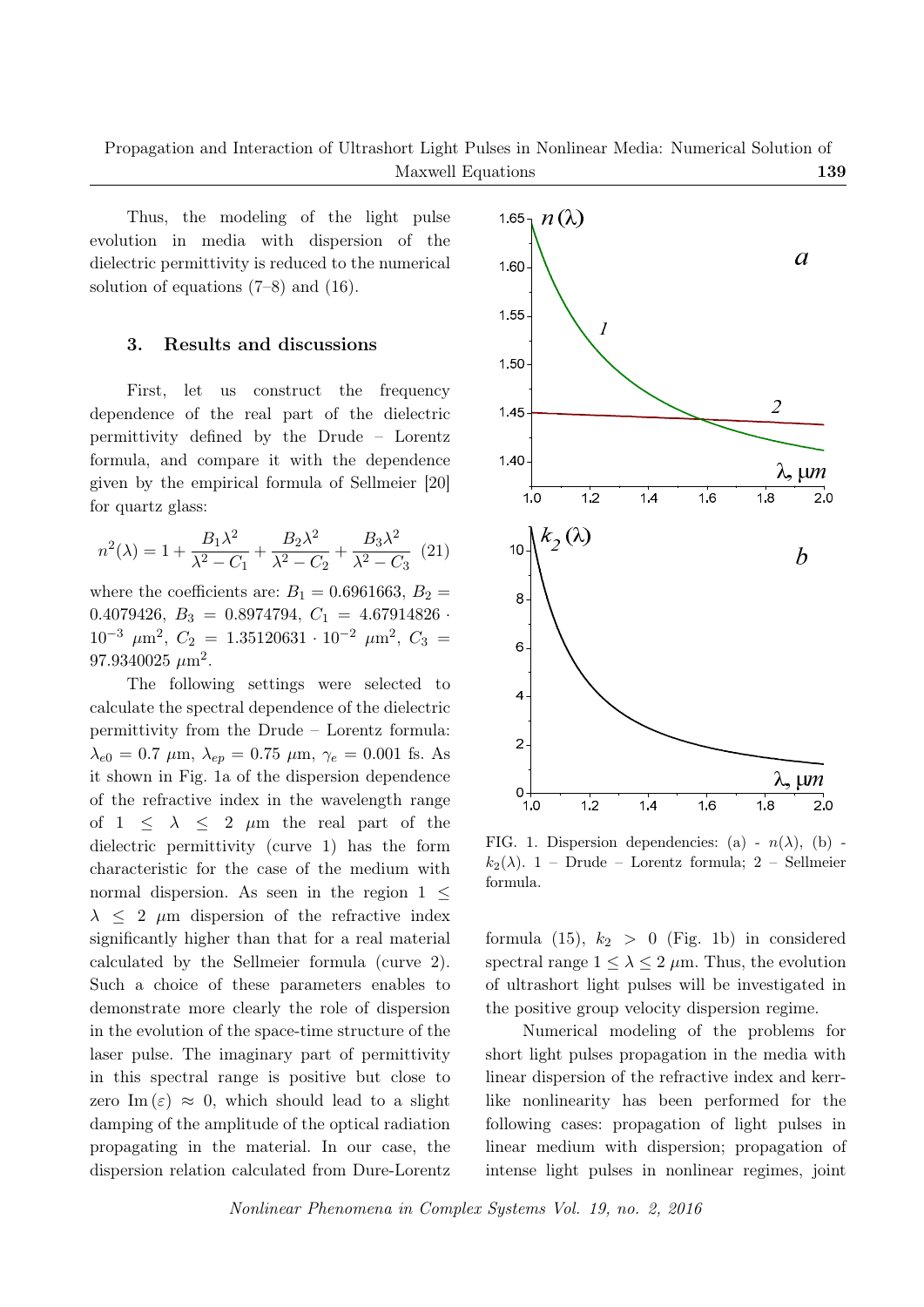action of linear dispersion and nonlinearity. In the numerical modeling, it was assumed that the source of the electromagnetic field is in the form of a quasi-monochromatic wave with pulse profile of Gaussian-like shape:  $E_y(t)$  =  $E_0 \exp \left[-\frac{(t-t_0)^2}{2\tau_p^2}\right]$  $\overline{2\tau_p^2}$  $\sin \left( 2\pi \frac{c}{\lambda} \right)$  $\left(\frac{c}{\lambda_0}t\right)$  (where  $\tau_p$  is a pulse duration, and  $\lambda_0$  is a wavelength in vacuum). The pulse is started from the left border of the computation domain  $x = 0$ . The time evolution of spatial distribution of electric field has been calculated, and the results are presented in Figs. 2–6.



FIG. 2. Evolution of ultrashort light pulse in linear medium with dispersion.  $\tau_p = 25$  fs,  $\lambda_0 = 1 \mu$ m. (in color)

First, let us consider the effect of dispersion on the temporal structure of a ultrashort pulse with duration  $\tau_p$  = 25 fs and wavelength  $\lambda_0 = 1$   $\mu$ m. Numerical calculation results are presented in Fig. 2. One can see, there is a broadening of the dispersion characteristic of the light pulse as a result of differences in velocity of propagation of various spectral components. Lowfrequency components propagates faster than high-frequency components, and as a result the pulse obtains a positive frequency modulation, which corresponds to the normal dispersion  $dn/d\lambda > 0$ . The delay of the spectral components

is determined by the difference between its frequency and main frequency. Since the spectral width is inversely proportional to the duration of pulses, the pulses of shorter duration disperse more quickly than pulses of longer duration. Also, the nature and broadening rate of the pulses depend on its the shape and on the presence of frequency modulation.

Next, consider the problem of propagation of ultrashort laser pulses in a Kerr medium with instantaneous response nonlinearity  $(\tau_{rel} =$ 0). The nonlinearity of the medium is given in units  $\chi^{(3)}E_0^2$ . Fig. 3 shows the evolution of temporal structure of pulse and its spectrum at different depths of penetration of the nonlinear medium. It is seen that the pulse shape, despite the passage of a considerable distance varies slightly, but the characteristic broadening of the spectrum occurs sufficiently symmetrical about the main frequency  $\omega_0 = 2\pi c/\lambda_0$ . The broadening is caused by a phase shift which is linearly dependent on the intensity and the distance traveled:  $\varphi_{\text{nl}} = -n_2 E^2(t) z \omega_0/c$ . This phase shift leads to a broadening of the frequency spectrum of the pulse, the value of which can be estimated as:  $\Delta \omega_{\text{nl}} \approx \varphi_{\text{nl}}(0)/\tau_p$ , that is inversely proportional to the pulse duration. Note also that the frequency modulation is positive, that is, long-wavelength components arranged in front of the pulse and the short-located at the trailing edge. For small values of the nonlinearity parameter results are in good agreement with the typical solutions of the wave equation (1), however, we used an approach that provides much more information about the spatial and temporal structure of the ultrashort light pulse, at the time, as a solution to the slowly varying amplitude wave equation allows us to investigate a change in the envelope of the wave packet only.

When the initial pulse amplitude increases, in units  $\chi^{(3)}E_0^2$ , there is a significant expansion of the frequency spectrum of the pulse during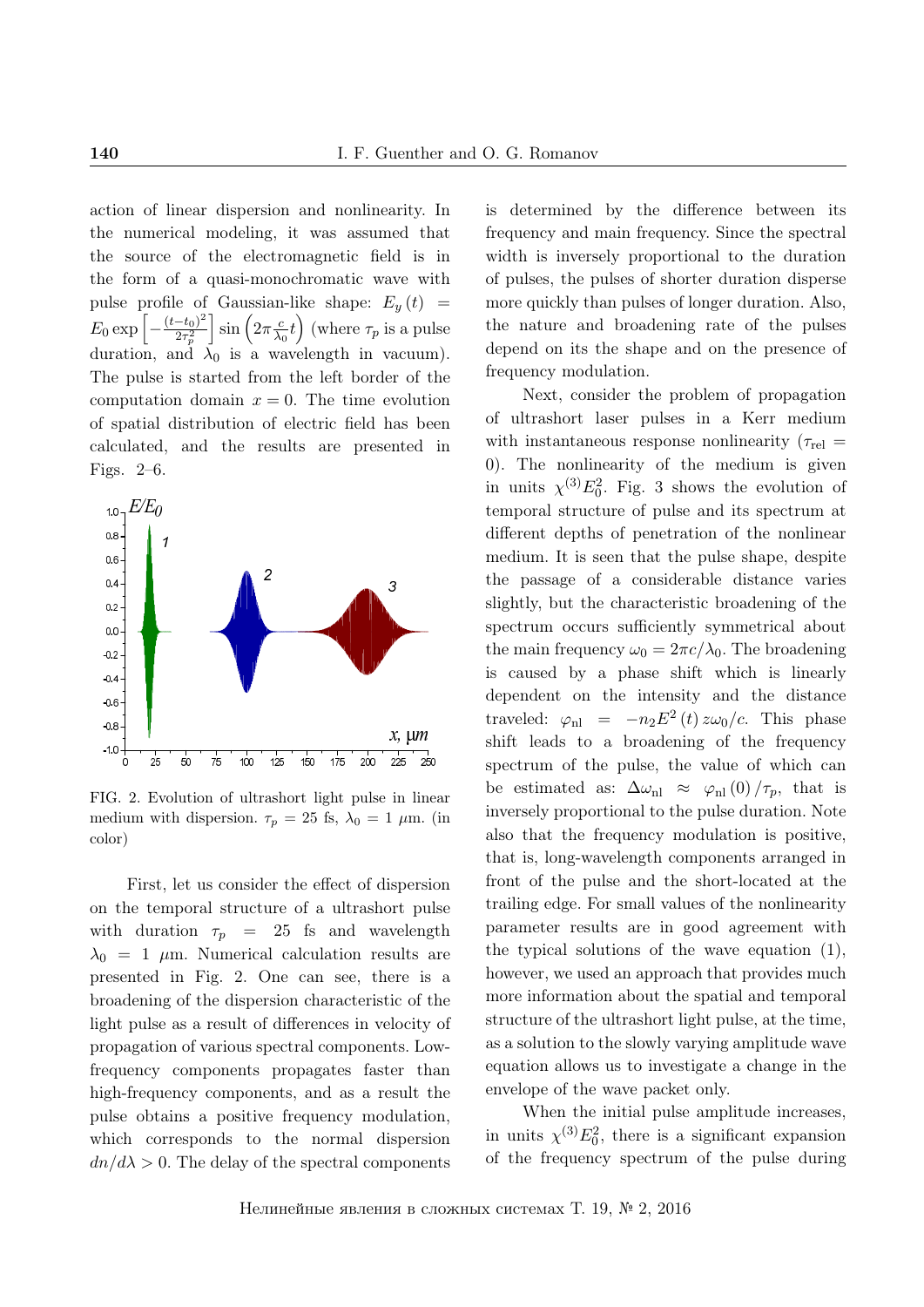Propagation and Interaction of Ultrashort Light Pulses in Nonlinear Media: Numerical Solution of Maxwell Equations 141



FIG. 3. Evolution of ultrashort light pulse and its spectrum in nonlinear medium  $\tau_p = 100$  fs,  $\lambda_0 = 1 \mu m$ ,  $\chi^{(3)}E_0^2 = 0.01$ . (in color)



FIG. 4. Evolution of ultrashort light pulse and its spectrum in nonlinear medium  $\tau_p = 50$  fs,  $\lambda_0 = 1 \mu$ m,  $\chi^{(3)}E_0^2 = 0.05$ . (in color)

its propagation in the nonlinear medium. Also, with the propagation in a nonlinear medium steepening of the pulse tail develops, due to the fact that the center of the Gaussian pulse with high intensity has a great additive to the refractive index (positive Kerr nonlinearity *n*<sup>2</sup> *>* 0) and, consequently, a smaller group velocity. As numerical calculations show, for a sufficiently deep penetration of the pulse in the nonlinear medium a shock wave of the optical pulse envelope may develop (Fig. 4).

The combination of group velocity dispersion and nonlinear refraction creates the preconditions for the implementation of a variety of phenomena such as the formation of optical solitons, spatial-temporal self-focusing or defocusing. Various combinations of the coefficient of nonlinearity  $n_2$  and group velocity dispersion can be quite varied alter the spatial and temporal characteristics of the light pulses [1]. By analogy with light beams, short pulses (wave packets) may experience self compression at  $k_2n_2 < 0$  or decompression at  $k_2n_2 > 0$ . This is due to the fact that a pulse having a Gaussian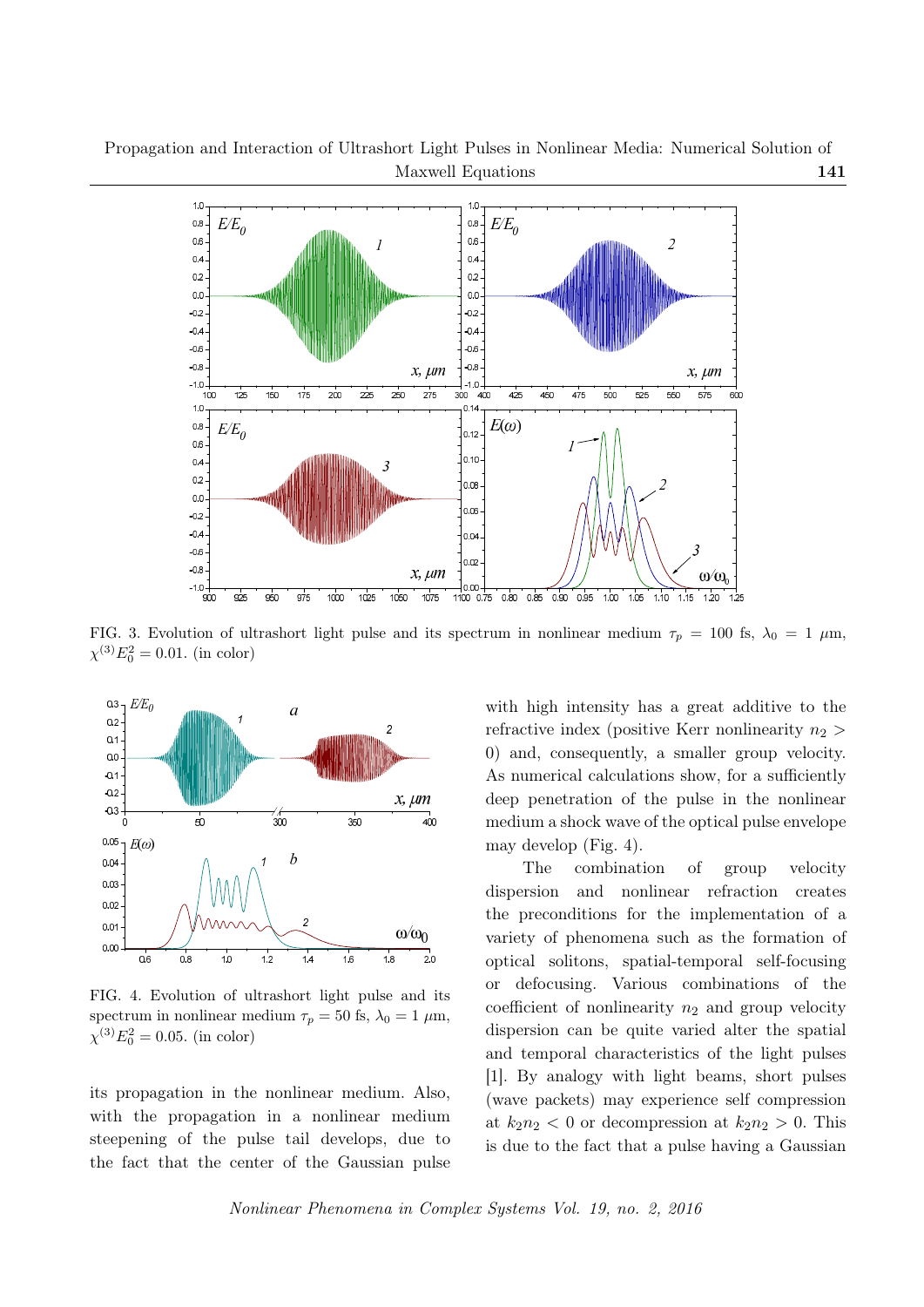

FIG. 5. Evolution of ultrashort light pulse and its spectrum in nonlinear medium with dispersion  $\tau_p = 100$  fs,  $\lambda_0 = 1 \ \mu \text{m}, \ \chi^{(3)} E_0^2 = 0.01. \text{ (in color)}$ 

temporal profile acquires negative frequency modulation in medium with  $n_2 > 0$ . Such an impulse is compressed itself with anomalous group velocity dispersion, i.e. at  $k_2n_2 < 0$ . With a positive sign of the product of the nonlinearity coefficients and group velocity dispersion decompression develops. Thus, the ratio of the linear effects of dispersion and nonlinearity determines the resulting change in the temporal and spectral structure of an ultrashort light pulse.

Let us consider the evolution of an ultrashort light pulse in a medium with dispersion and nonlinearity (Fig. 5). As shown by numerical calculations, even a small quantity of nonlinearity leads to a greater broadening of a light pulse in comparison with the case of linear dispersion. The nature of this broadening is determined by the dominant process. Thus, for short pulse duration the group velocity dispersion



FIG. 6. Formation of soliton-like pulse.  $\tau_p = 50$  fs,  $\lambda_0 = 1 \mu \text{m}, \chi^{(3)} E_0^2 = -0.0002. \text{ (in color)}$ 

dominates and the effect of nonlinearity simply increases the broadening rate, but its nature is no different. The situation is changing significantly for long pulse duration. In this case, in addition to increasing the broadening rate change occurs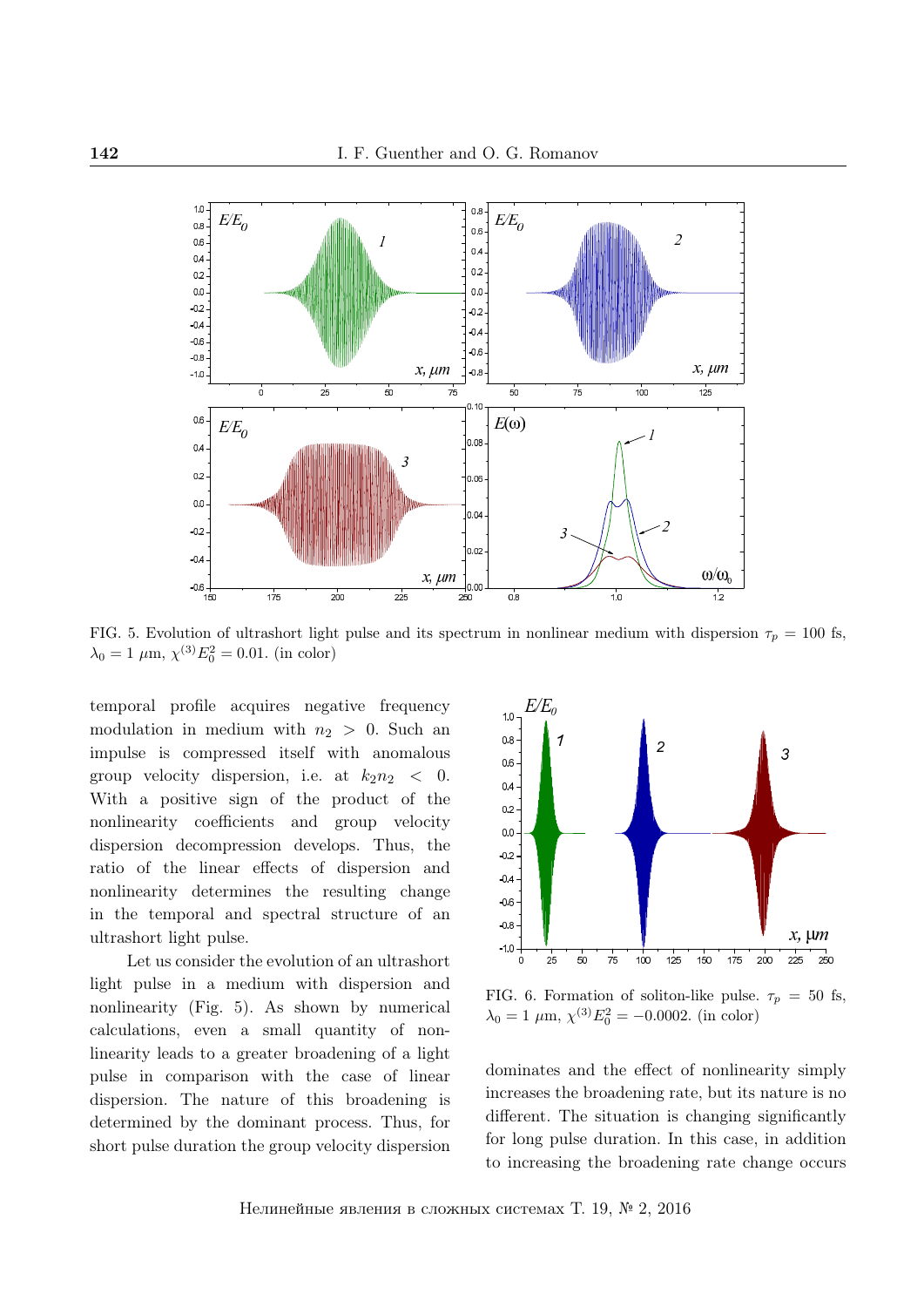Propagation and Interaction of Ultrashort Light Pulses in Nonlinear Media: Numerical Solution of Maxwell Equations 143

and the pulse waveform. Its envelope approaches the rectangular shape. Increasing the duration is resulting in that the effect of dispersion on the initial broadening is small and its evolution is determined by self-action effects. This leads, firstly, to the steepening of the pulse shape. Secondly, due to self-phase modulation new frequency components are generated and shifted to longer wavelengths in the forefront and to shorter wavelengths at the back front of the pulse. These circumstances lead to an increase the role of dispersion, since it depends on the frequency modulation and pulse shape. Therefore steepening will begin to flatten, leading to a rectangular pulse shape. Broadening rate is increased because in the normal dispersion mode the blue components are gathering in the tail (due to self-phase modulation) of pulse, and are moving more slowly than the front-line red. Also, the nature of the broadening of the pulse spectrum is changing. From Fig. 5c we see that the spectral broadening occurs practically without oscillations characteristic of a "pure" nonlinearity. Thus, the dispersion effect smooths these oscillations.

In accordance with the selected dispersion dependence of the spread of an ultrashort light pulse is considered for the case when  $k_2 > 0$ . If we select a negative nonlinearity  $(n_2 < 0)$ , one can get a soliton regime of propagation of ultrashort light pulses. The results of numerical modeling of this mode are shown in Fig. 6 for the case of a pulse width and negative nonlinearity. One can see that the pulse in the medium at first is slightly compressed itself and then propagates over significant distances, practically maintaining the form.

In conclusion, we consider the problem of collinear interaction of ultrashort light pulses in a medium with linear dispersion and Kerr-type nonlinearity. As it was shown in the work [21], at a certain ratio parameters of light pulses and the



FIG. 7. Reflection of the signal pulse (2) from the pump pulse (1).  $\tau_{pp}$  = 100 fs,  $\tau_{ps}$  = 50 fs,  $\lambda_{0p}$  = 1.45  $\mu$ m,  $\lambda_{0s}$  = 1.5  $\mu$ m,  $\chi^{(3)}E_{0p}^2$  =  $0(a)$ ,  $0.002(b)$ ,  $0.004(c)$  (in color)

nonlinear medium in which they are propagated, the mode of reflection of a weak signal pulse from a powerful pump pulse can be realized. This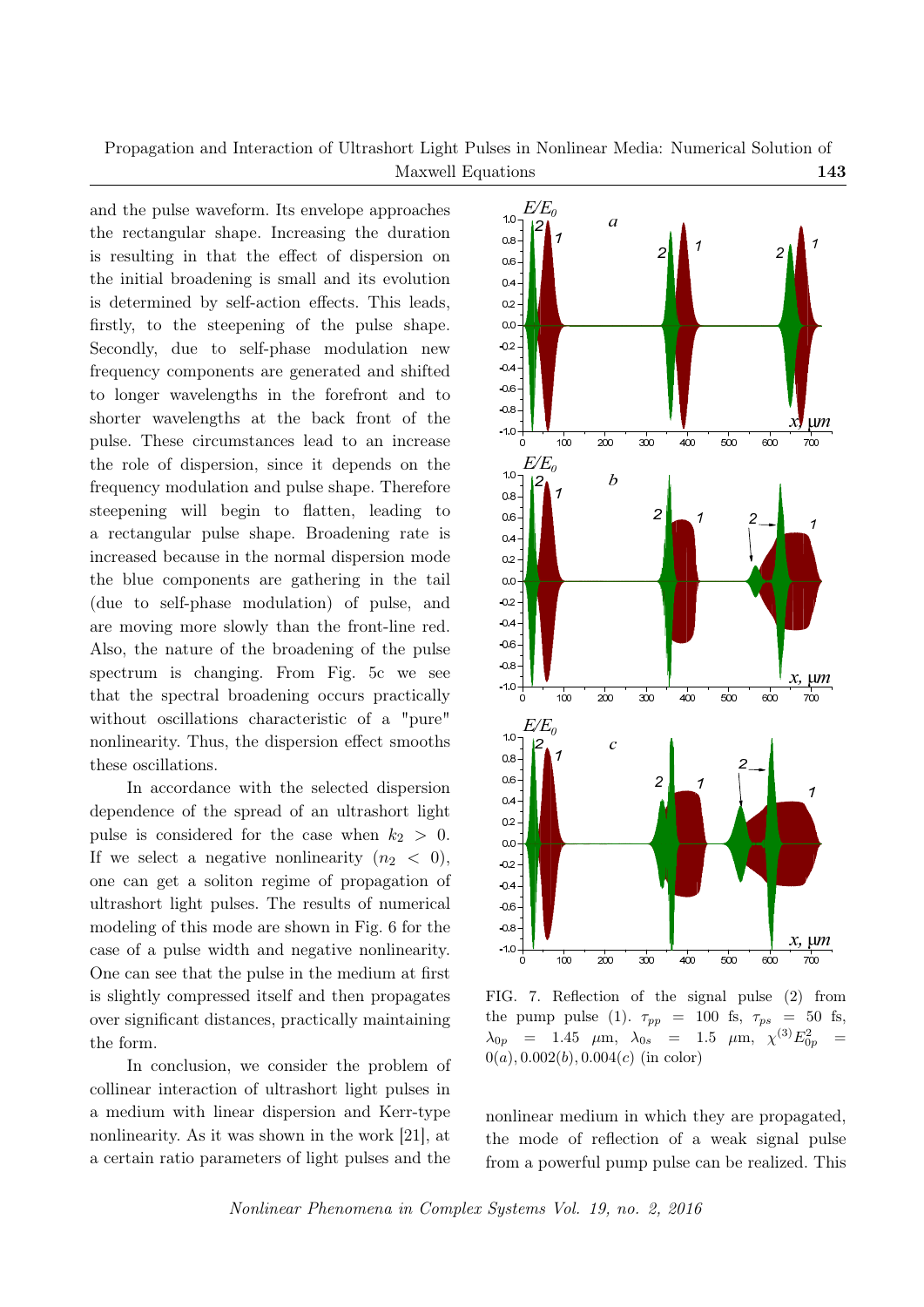mode is an analogue of the well-known mode of total internal reflection of light beams from induced inhomogeneity of the refractive index in the nonlinear defocusing medium [22].

The following parameters were chosen for the implementation of the light pulses reflected mode: the pump pulse wavelength is  $\lambda_{0p} = 1.45 \mu m$ , the pump pulse duration is  $\tau_{pp} = 100$  fs, the signal pulse wavelength is  $\lambda_{0s} = 1.5 \mu m$ , the probe pulse duration is  $\tau_{ps}$  = 50 fs, the initial time delay between the pulses was varied in the range of 50*−*100 fs, and intensity of the pump pulse ranged from  $\chi^{(3)}E_{0p}^2 = 0.001 \div 0.01$ ; optical properties of the medium dispersion were modeled as before, using the Drude – Lorentz.

Numerical simulation results are shown in Figure 7 for different values of nonlinearity of the medium (in the units of  $\chi^{(3)}E_{0p}^2$ ). In the linear mode (Fig. 7) due to the velocity difference between the light pulses (velocity of the probe pulse is greater than the velocity of the pump pulse, as  $n(\lambda_{0s}) < n(\lambda_{0p})$  the probe pulse catches up with the pump pulse and then passes through it without interacting. Increasing the pump pulse amplitude increases the refractive index of the medium in the space through which the pulse is propagating because  $n_2$  > 0. Consequently, the refractive index is increased for the signal pulse and, as a consequence, decreases its velocity of propagation in the space occupied by the pumping pulse. The collision of the probe pulse with induced inhomogeneity of the refractive index leads to its partial reflection. Probe pulse is divided into two components; the reflected component is slowing, when the transmitted through the optical heterogeneity component passes through the pump pulse (Fig. 7b). A further increase of the pump pulse amplitude leads to an increase in the coefficient of reflection of the probe pulse from induced inhomogeneity of the refractive index (Fig. 7c). Thus, by changing the amplitude of the pump pulse, it is possible to control the dynamic interaction between the two ultrashort light pulses propagating collinearly in a nonlinear medium.

#### 4. Conclusions

The FDTD-method for numerical solution of Maxwell equations, which allows at the same time clearly and in detail present the process of propagation of electromagnetic waves in various media, has been applied to solve problems of the propagation and interaction of ultrashort light pulses in nonlinear materials. To simulate the dispersion properties of optical materials, the auxiliary differential equation method was used. The combined use of these methods has allowed the development of an effective modeling algorithm to describe transformation of the spacetime structure of a light field in a Kerr nonlinear medium.

Performed numerical experiments allow demonstrating the effects of self-phase modulation of high-power ultrashort light pulses in nonlinear media, the mode of formation of the shock wave of the envelope, the formation of optical solitons of the envelope. Comparison of the evolution of the envelope for temporal shape of ultrashort light pulses and their spectra with the results of solution of the nonlinear wave equation leads to the conclusion that used in this paper Drude – Lorentz model satisfactorily describes the effect of dispersion in the presence of a non-linear response of the medium. The developed method of numerical solution of the Maxwell equations can not only correctly describe the basic features of change in temporal and spectral shape of an ultrashort light pulse, but also to get detailed information on its internal structure without any simplifying assumptions.

It is also shown that by changing the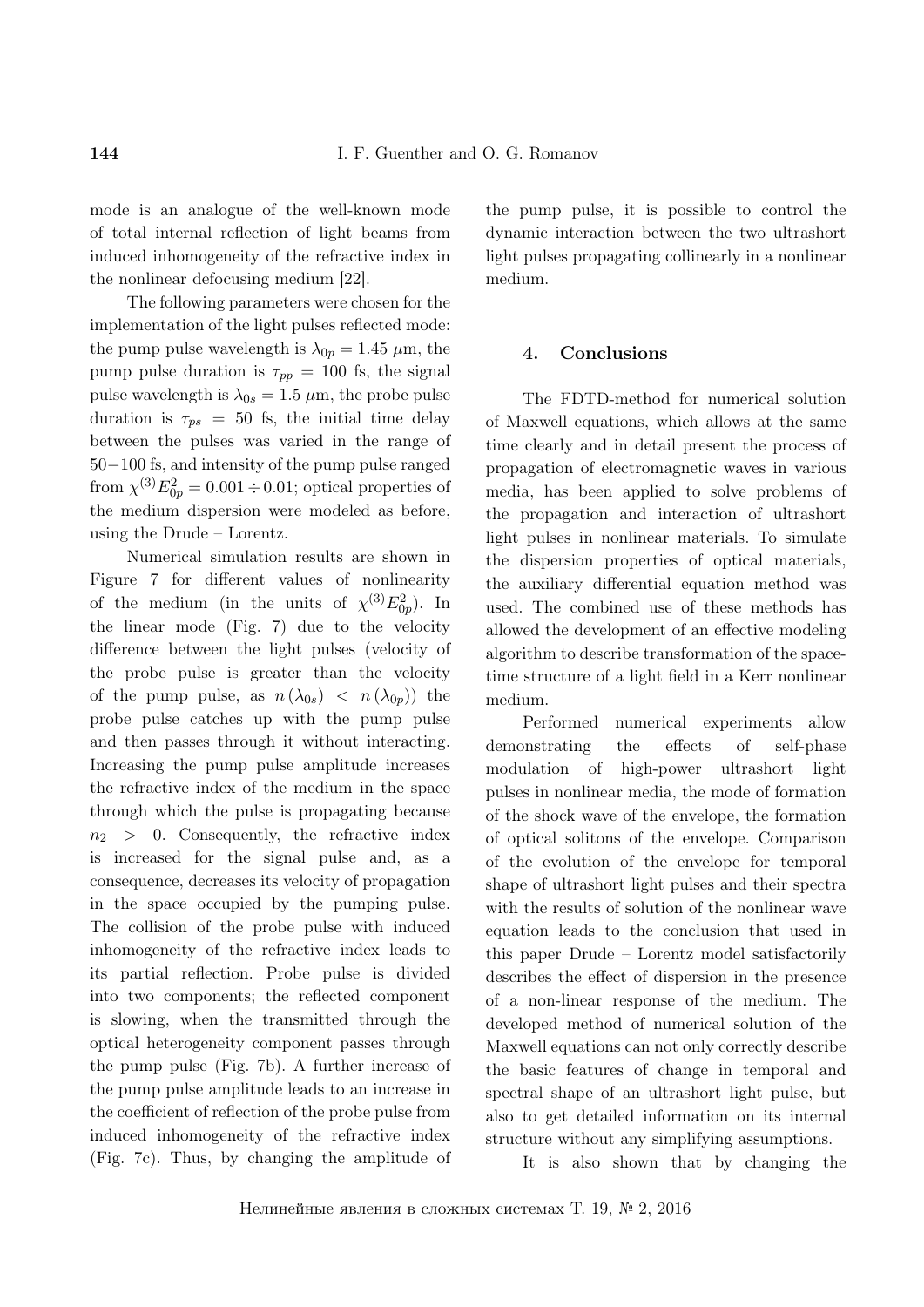amplitude of a pump pulse, it is possible to control dynamic interaction between two ultrashort light pulses propagating collinearly in a nonlinear medium.

#### References

- [1] J. Diels and W.Rudolf, *Ultrashort laser pulse phenomena* (Academic Press, 1995).
- [2] A. Ivanov, M. Alfimov, and A. Zheltikov, Femtosecond pulses in nanophotonics. Physics-Uspekhi 47, 687 (2004).
- [3] E. Gamaly, The physics of ultra-short laser interaction with solids at non-relativistic intensities. Physics Reports 508, 91 (2011).
- [4] A. Drozdov, S. Kozlov, A. Sukhorukov, and Y. Kivshar, Self-phase modulation and frequency generation with few-cycle optical pulses in nonlinear dispersive media. Physical Review A 86, 3822 (2012).
- [5] A. Taflove and S. Hagness, *Computational Electrodynamic: The Finite-Difference Time-Domain Method* (Artech House, 2000).
- [6] O. Romanov, A. Tolstik, N. Ortega-Quijano, F. Fanjul-Velez, and J. L. Arce-Diego, Finitedifference time-domain simulation of light propagation in 2D scattering media. Nonlinear Phenomena in Complex Systems 12, 267 (2009).
- [7] O. Romanov, A. Tolstik, N. Ortega-Quijano, F. Fanjul-Velez, and J. L. Arce-Diego, Modeling of Light Propagation in Turbid Media: Application to Biological Tissues. Nonlinear Phenomena in Complex Systems 15, 395 (2012).
- [8] N. Dadashzadeh and O. Romanov, Finite-Difference Time-Domain Simulation of Light Propagation in Waveguide Arrays. Nonlinear Phenomena in Complex Systems 17, 169 (2014).
- [9] M. Mashade and M. Nady, Analysis of Ultra short Propagation Nonlinear Optical Fiber. Progress in Electromagnetics Research B 12, 219 (2009).
- [10] A. Smirnov, Simulation of dynamic interaction of ultrashort pulses with nonlinear band-gap structure by direct time integration methods. Optics Communications 158, 343 (1998).
- [11] H. Leblond, Models of few optical cycle

solitons beyond the slowly varying envelope approximation. Physics Reports 523, 61 (2013).

- [12] K. Yee, Numerical solution of initial boundary value problems involving Maxwell's equations in isotropic media. IEEE Trans. Antennas Propag. AP-14, 302 (1966).
- [13] R. Joseph and A. Taflove, FDTD Maxwell's Equations Models for Nonlinear Electrodynamics and Optics. IEEE Transactions on Antennas and Propagation 45, 364 (1997).
- [14] P. Goorjian, A. Taflove, R. Joseph, and S. Hagness, Computational Modeling of Femtosecond Optical Solitons from Maxwell's Equations. IEEE. J. Quantum Electronics 28, 2416 (1992).
- [15] R. Ziolkowski and J. Judkins, Full-wave vector Maxwell equation modeling of the self-focusing of ultrashort optical pulses in a nonlinear Kerr medium exhibiting a finite response time. Journal of the Optical Society of America B 10, 186 (1993).
- [16] Y. Fang and J. Zhou, Light pulse propagation in one-dimensional photonic crystal. An FDTD analysis. Opt. Quant. Electron. 28, 372 (2007).
- [17] H. X. Zheng and D. Y. Yu, Simulation of Ultrashort Laser Pulse Propagation in Silica Fiber by FDTD. International Journal of Infrared and Millimeter Waves 25, 799 (2004).
- [18] K. Kawano and T. Kitoh, *Introduction to Optical Waveguide Analysis: Solving Maxwell's Equations and the Schrodinger Equation* (John Wiley and Sons, Inc., 2001).
- [19] P. Goorjian and A. Taflove, Direct time integration of Maxwell's equations in nonlinear dispersive media for propagation and scattering of femtosecond electromagnetic solitons. Optics Lett. 17, 180 (1992).
- [20] G. Ghosh, Sellmeier coefficients and dispersion of thermo-optic coefficients for some optical glasses.